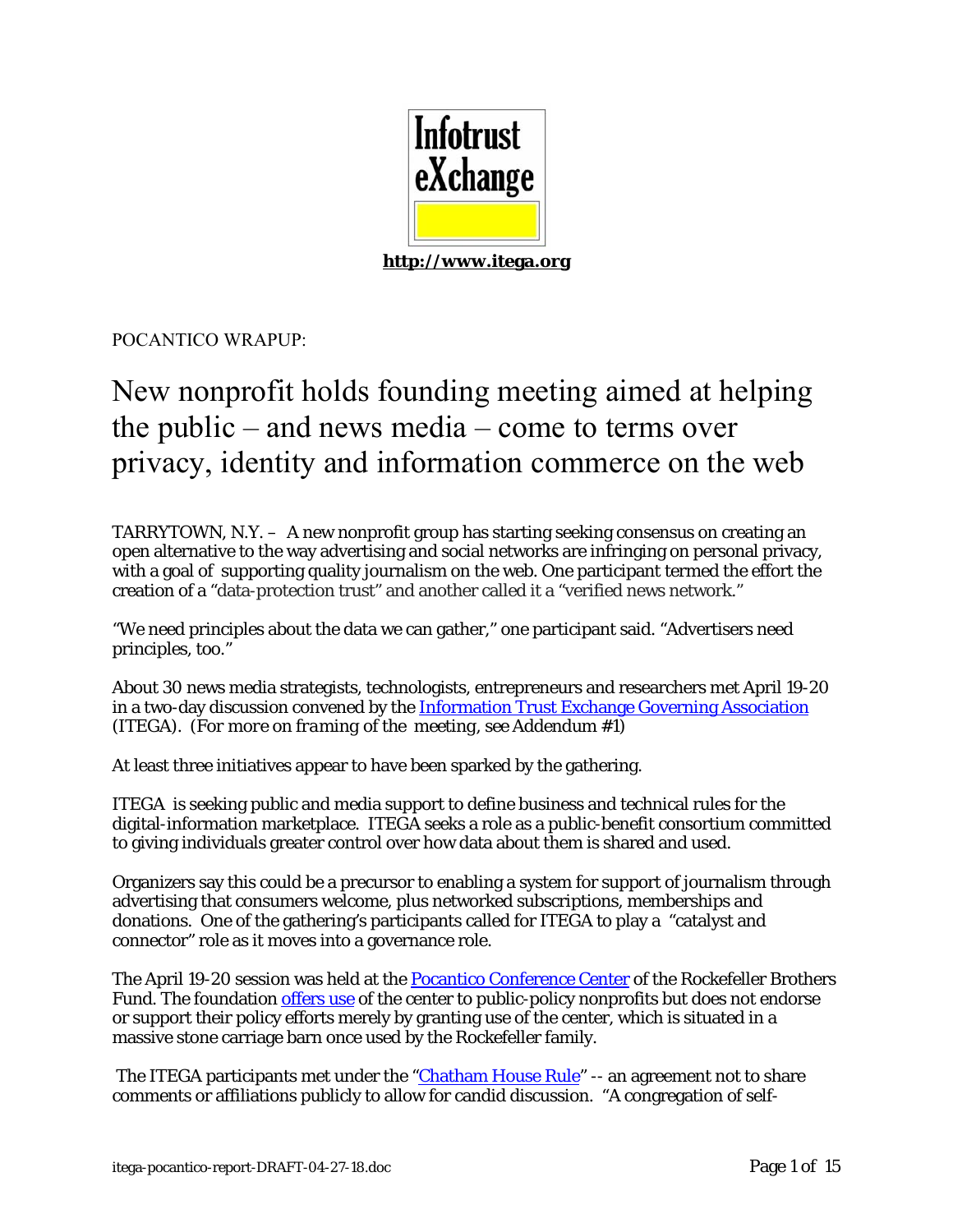governing peers could be just the forward looking model for what we are doing," said one participant.

The initiative comes as the European Union prepares to implement and enforce on May 25 its General Data Protection Regulation (GDPR), which many U.S. publishers and technology companies such as Facebook and Google – are struggling to integrate into their user-data collection businesses. GDPR places significant restrictions on the collection of personal information without explicit user approvals. Because many U.S. websites have European users, the rule is difficult for them to ignore or skirt.

Three key themes emerged:

- PLATFORM POSITION Because they gather data from hundreds of millions of users from whom them have email addresses and names, the tech platforms such as Google and Facebook have "first-party" data. This means they may be poised to benefit more than publishers and companies that have relied about serving ads using data from third parties.
- HOW-TO HELP -- All news organizations are hungry for more information about the new European privacy policies and their impact on advertising and data collection. Forprofit companies need help crafting privacy-complaint data-use and storage policies. Public media wants to learn how to use and share its members' interests and preferences without centralizing its control. Smaller, independent media want to improve their member/user experience by sharing content.
- ITEGA ROLE -- Each of these stakeholders saw ITEGA as unique well positioned to meet their needs to provide information about privacy law, rules and technology, to research how to turn privacy issues into business opportunities that deepen user trust, to develop identity and privacy rules and protocols; and to encourage emergency of relevant technology.

ITEGA should have legal governance and contracts that anyone participating with abide by, said one participant. "We don't have that in existing models."

#### OPENING THOUGHTS

Thursday's session opened with Jo Ellen Green Kaiser describing ITEGA's intentions:

- A common set of standards
- Enabling sharing of content, yet protecting user privacy
- A place to convene
- Helping to find sources of revenue
- We are not creating products or services, just opportunities for members
- Enabling competition and choice
- Premise: We are stronger figuring this out together

Greg Swanson, an ITEGA growth strategist, said we are all looking at different parts of the elephant, so the task is to work together to perceive the whole animal: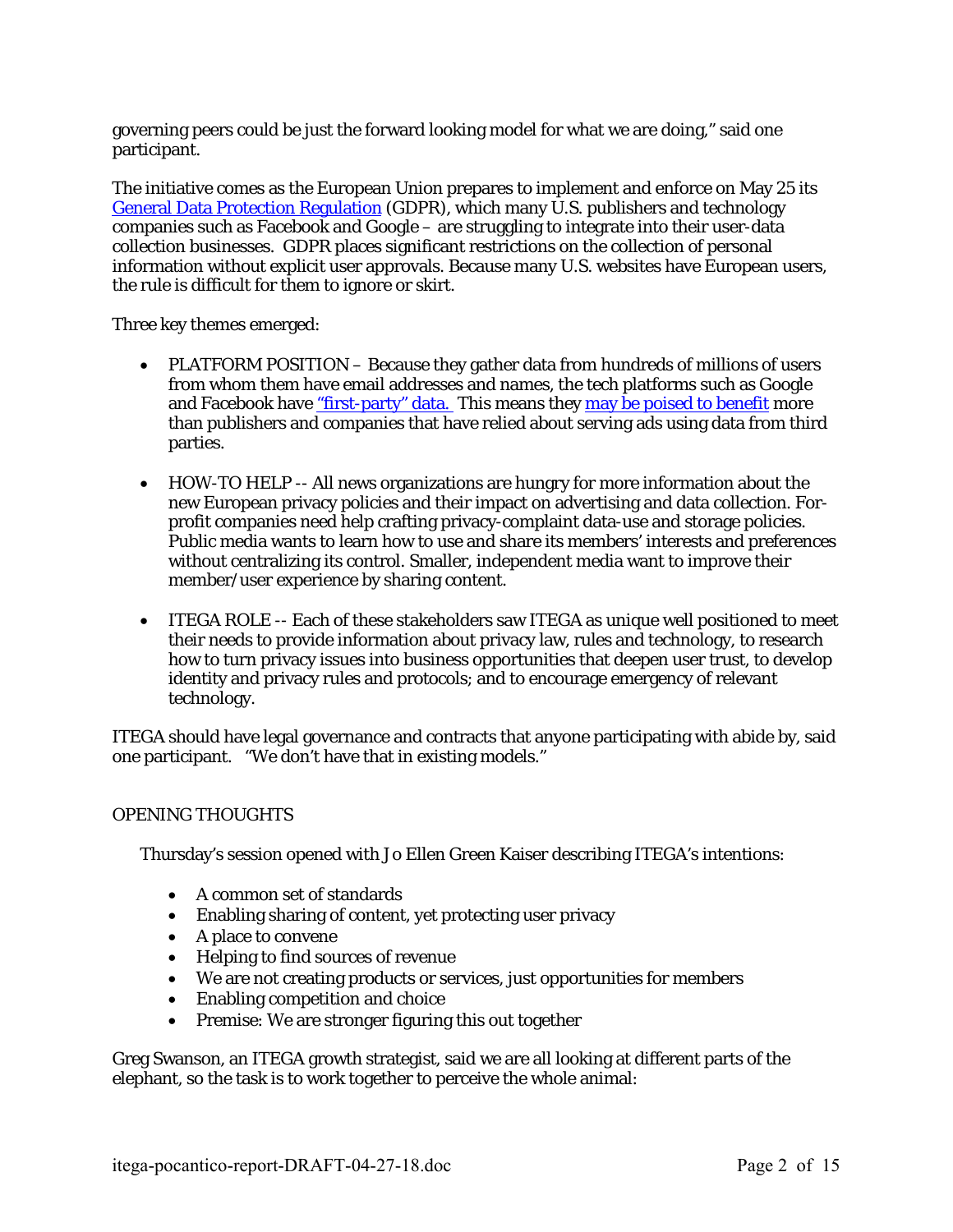- Each of us has our own mission; can we surrender parts in order to collaborate?
- We're talking about identity and media sites, let's not deal with banking or medicine
- Let's work on the value proposition for media sites
- Consensus on everything isn't needed, evolve over time
- For now what are cool projects we can work on right now?

#### WEEDING OUT MISINFORMATION

At least two participants saw ITEGA as able to help to isolate purveyors of misinformation by creating what one of them called a "verified news network." One said ITEGA might, for example, standardize the sharing of one or more independent judgments of news or newsservice quality. A second participant suggested working with makers of web browsers to recognize ratings and measurement systems driven by the public. It even could factor such "signals" into deciding when to admit or deny ITEGA membership.

#### ACTIONS SPARKED

Among initiatives sparked by or discussed at the gathering:

- A proposal to proceed with structured meetings involving multiple stakeholders such as publishers, public radio and TV interests, advertisers, browser and tech makers, civilsociety and privacy advocates. The meetings would seek consensus on business and technology rules and protocols for user-data sharing that are enforceable by ITEGA - rather than dependent upon government regulation.
- A decision by one major news-media group to embrace the idea of ITEGA as a non-profit consortium for creating and enforcing such business and tech rules.
- A decision by the Sovrin Trust Foundation -- which is working with Deutsche Telekom and IBM on a user-controlled digital trust network for credit unions -- to embrace ITEGA and journalism as its second industry network. "It's all about the network effect," said one participant of this alliance. "You're already there. You are seriously already there."
- News that on May 25, the same day GDPR takes effect, a third nonprofit, Customer Commons, will launch a service that permits individuals to pick one of several dataprivacy contracts and require a website to agree to it. That reverses the current practice, in which users click to accept length privacy terms offered without negotiation by websites.
- The start of a collaboration among technologists to integrate news personalization, network subscriptions, anonymized ad serving, identity management and blockchainfashioned distributed ledger services in a coordinated demonstration of the ITEGA ecosystem.

#### SEEK ADVERTISER INVOLVEMENT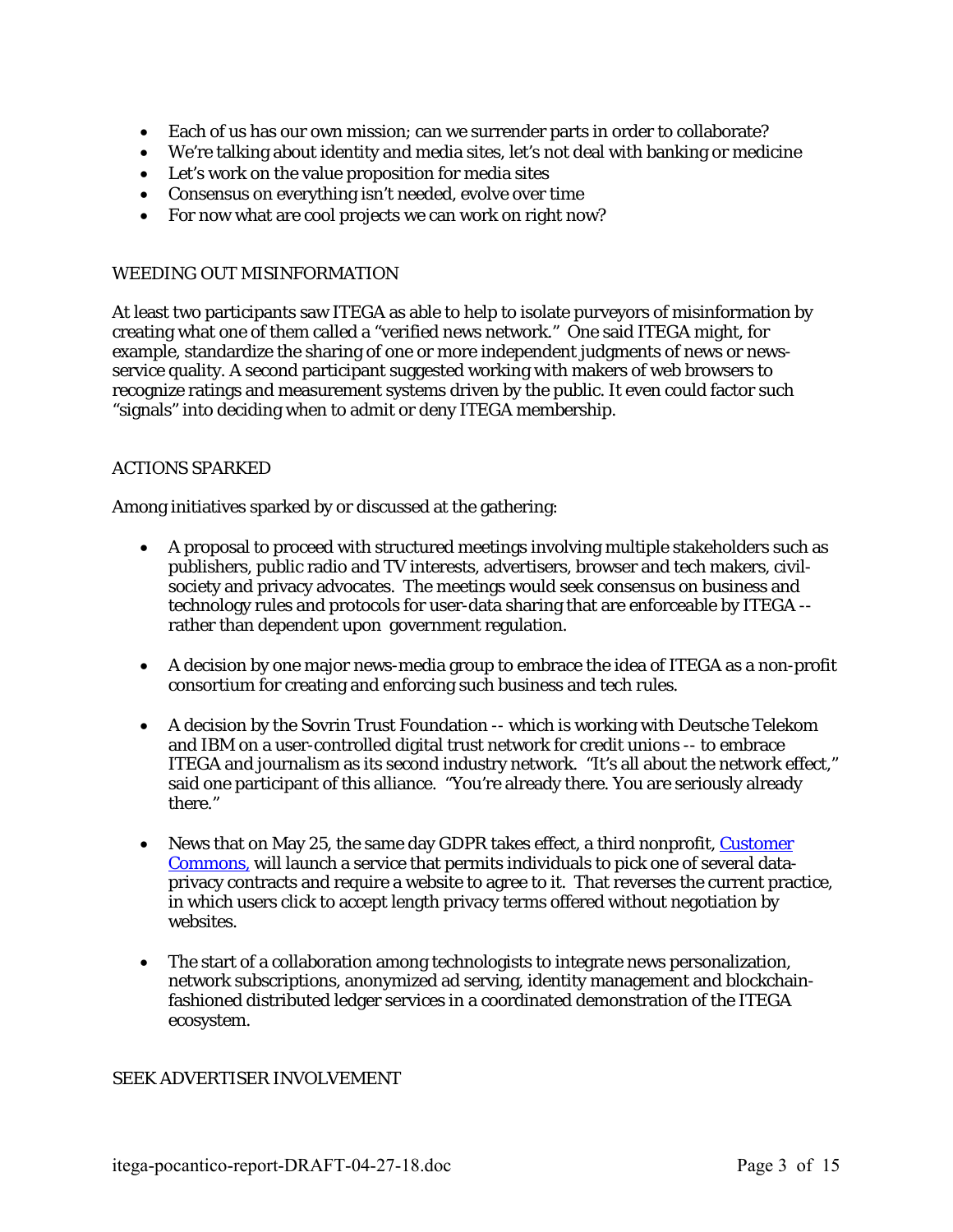Although at least one representative was invited, there was no "brand" or advertising agency participant at Pocantico, a noted absence. "Ask advertisers to help solve this problem, too," one participant concluded after saying: "You will find some interesting thinking coming from the commercial side, now that it's pretty clear that ad tech not only doesn't work to support publishing, it doesn't work as a way for advertisers to reach customers, either."

Elements of the U.S. advertising industry have worked over the last few years to try and measure the amount of "clicks" on websites which appear to be automatically generated by computers without any person looking the screen – wasted views that advertisers nonetheless often end up paying for. Estimates are that this "bot traffic" comprises billions of dollars annually in the United States alone.

This reality promoted one Pocantico participant to declare in a length observation:

*People matter more than devices, we need scaled people-based marketing, A recent survey of ad marketers predicts almost two thirds of current ad buyers will be out of the third-party cookie-matching business within two years. A goal should be around acquiring new relationships with people and "pairing them" in anonymous interestcohorts like public media does, and getting permissions to acquire "rich, first-party data" from individual users. And in some ways doing so as Facebook does, but responding to the end-user's right to control over what is done with their personal*  data. The goal is to drive greater value by delivering ad messages to people, not *machines, in an acceptable and desired (e.g. opt-in) fashion. The strategy: (1) Assemble the cult of the willing (2) create a plan and (3) go. Is there a lingering challenge? Yes. Figuring out the best way to obtain data-consent from users.* 

Among other dominant themes raised:

- How to collaborate to help manage consumer privacy, identity and information purchasing across the Internet and mobile services in a way that allows robust choice and competition.
- The varying arenas of "trust." Is a journalistic work or writer trustworthy? Is a system for transferring user information secure and trustworthy? Is a specific website or news service trustworthy? "the word trust is completely central," said one participant. A consensus emerged that ITEGA was most focused on building system trust that in turn can convey helpful signals to the public about journalism or news-brand trust.
- Tradeoffs are involved in giving the public choice about identity and privacy control and also offering relevant, personalized advertising, news or entertain. Solutions advanced by some technology entrepreneurs at the meeting would protect privacy by putting web user data in pools representing like-minded interests, where individual identity information has been removed.
- No firm consensus could be declared on whether privacy protection is a motivator for public engagement with the news media. One participant said the "user experience" of a web service – its content, speed, appearance – is most important. Another, however, said news sites with "bad  $UI$ " – slow to load, mess, pop-up ads and the like, are displaying artifacts of the data-privacy problem.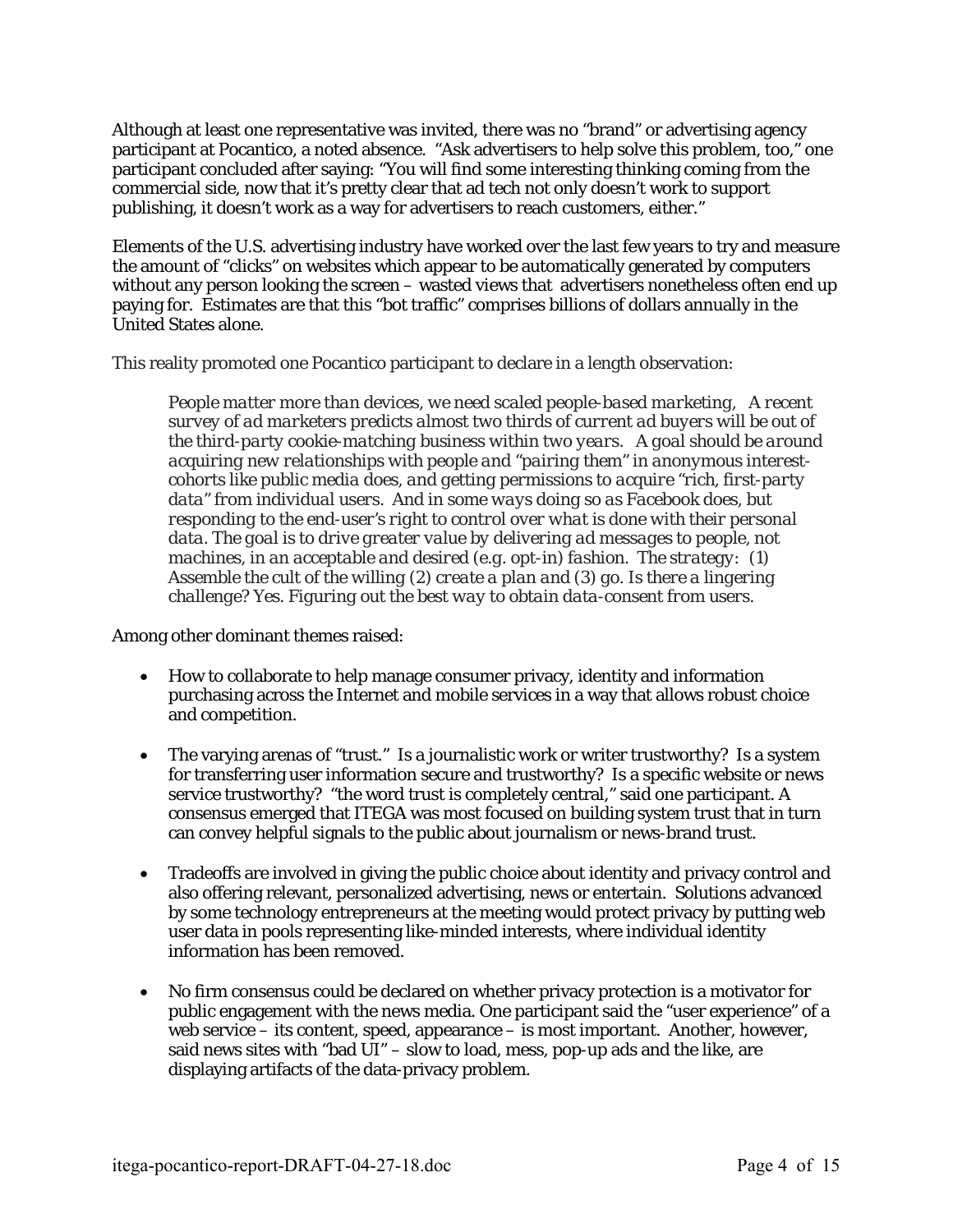#### WORRIES ABOUT SURVEILLANCE

One participant explained that small, independent media organizations are at the mercy of Facebook and Google to attract readers and users. They are also challenged to have the resources to cover things that matter to underserved and disadvantaged populations. And groups that feel unfairly targeted by authorities worry that a network for sharing user data could be appropriated by authorities for surveillance purposes. Can governments access ad-tracking data, this participant asked? "In saving journalism we don't want to create human-rights or civilliberties abuses or exclude people from the conversation."

Selling or offering a product – news -- based on trust has "potentially profound implications" said one participant. "We have to stop trafficking in identity in the ad space. There's not much future in that. It's giant rickety bubble."

Web privacy tools can help make web advertising spam and fraud uneconomic, by making it impossible for fraudulent operators to get or use personal data, said another participant.

Other specific ideas broached during the meeting:

- There is what one participant termed a "incredible opportunity" for publishers, public and other news media to create a competing "first-party data network" as an alternative to Facebook or Google. EU regulation and the revenue-crisis for much of media drives interest. There will be high demand for data about users that has been openly obtained with permission rather than scraped and assembled opaquely.
- There's a strong need for collaboration to develop technical protocols for privacyprotecting sharing of user data where an individual approves it. Similarly, the idea of a smart-phone application which stores a user's subscription or membership credentials and information interests drew interest and some support.
- In pre-meeting discussions, one participating large publisher expressed support for a system which could credit the publisher when one of their subscribers sees advertising on other publishers' websites – a network for value exchange. "How do we share the value of our content?" the same person said during the gathering. "Right now, the desire to get revenue from data -- and providing a great user experience -- are at odds with each other. How do we reconcile?"
- Participants from for-profit media organizations exchanged concerns with those coming from nonprofit elements of the U.S. public TV and radio system over whether the two could agree on minimum identity and privacy standards compatible with their businesses. Technology could be crafted to serve both simultaneously, it was felt. No conclusions were reached other than to continue dialogue. Both agreed that maintain and building the trust of their audiences was crucial.

There were also these comments made:

 "Is there a larger scale that is possible beyond public media?" asked one participant during discussions.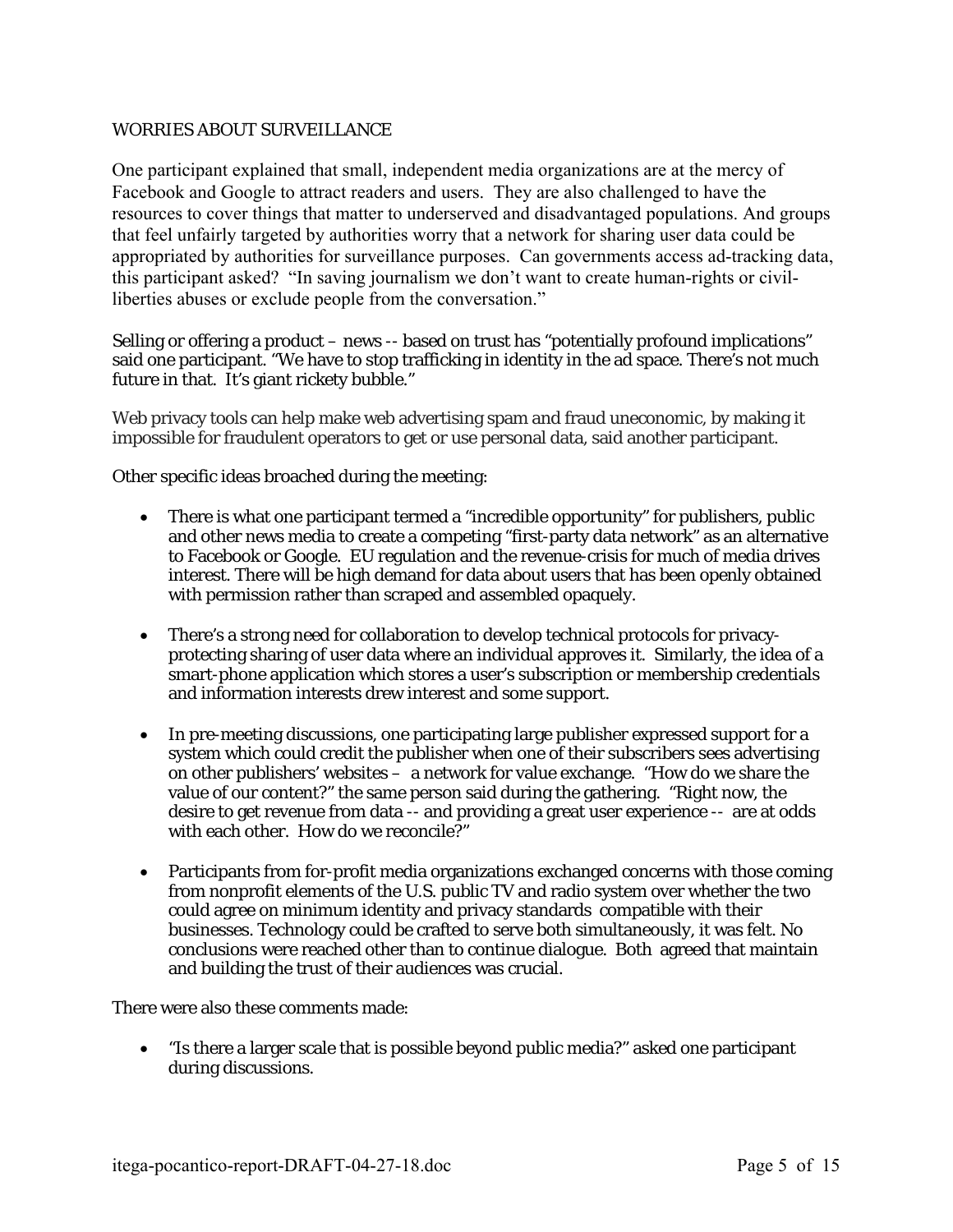- "How do we work together around data?" asked another participant. "So much of what we do in public media relies upon trust."
- "Should be we be using this data and should we have self-limiting agreements?" asked a third participant.
- "How do we hold ourselves accountable?" asked a fourth.

Asked after the gathering to suggest "takeaways" to guide ITEGA's next steps, these are among suggestions from participants:

- Create a multistakeholder governance group that is consultative but decisive, a small group focused on speed and a clear mission.
- Focus ITEGA on developing "trust protocols" and then evangelize them through writings, webinars, conferences and gatherings that, like Poncantico, bring together leading thinkers from across interest silos – particularly advertisers and their representatives.
- Explore the concept of an "infomediary" or "information fiduciary" as a new class of business that helps individuals to control and manage how their personal information is created, safeguarded and optionally shared.
- Work to reduce the fraud and security risk of "honeypots" of personal information by distributed personal data where it can be controlled by the individual yet still be aggregated in an "anonymized" fashion.

#### BENEFITS TO INDIVIDUAL USERS?

Participants sought to understand what benefits ITEGA might provide to individual public users of services operated within its member ecosystem and rules. No consensus was reached during the meeting, although in post-session comments, a participant suggest three things:

- 1. Support personalized content using standardized shared taxonomy of interests, while protecting each user's interest profile.
- 2. Establishing interoperability standards to support dynamic content pricing and payment to bundle costs. A single monthly user charge.
- 3. Create ITEGA user privacy certification as a credential a publisher can offer a user at various levels.

"Make privacy a differentiator," one participant said during the gathering. "In ITEGA you have the vehicle -- open up a process to create the differentiator you are looking for."

#### SUSTAINING ITEGA -- ICANN AND INTERCHANGE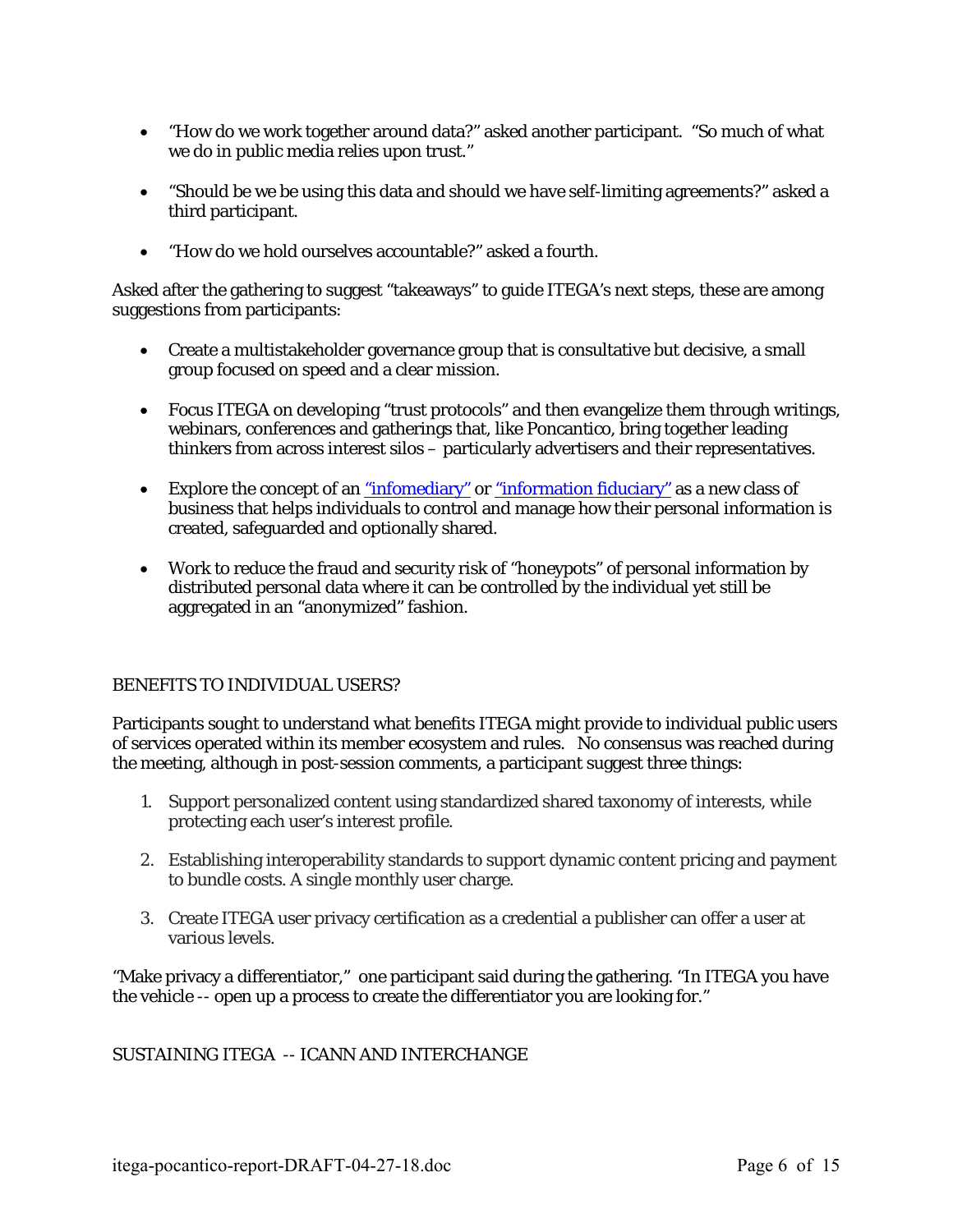What will sustain ITEGA's critical standards development, governance process, monitoring and enforcement role? Like ICANN, organizers suggest that ITEGA can charge stakeholders annual membership dues, interchange fees (similar to networks like Visa and MasterCard) and possibly transaction fees should payment services be initiated across ITEGA sites and members. Because ITEGA is a non-profit public charity, any surplus could be used to fund research to sustain the open web, or to support civic or public journalism.

#### GOVERNANCE BREAKOUT

The challenge of establishing ITEGA as a trusted brand requires first engaging with existing companies to support their brand, and giving them an incentive for bringing their users into the ITEGA ecosystem, said a participant in one breakout session. First work on governance and technology, the participant said. "Interoperability is part two," he says. "First, you have to come to a self realization that sharing is better."

The breakout group proposed that ITEGA be able to separately support for-profit and not-forprofit member or operating tiers. Thus an ITEGA challenge becomes setting the right parameters around one or more trust sub-nets.

#### WRAPPING UP – NEXT STEPS

Besides the four items sparked, a wrap-up session at Pocantico saw participants making the following suggestions about ITEGA next steps:

- Organizing what a participant called "ITEGA Standards Bootcamps," a series of online webinars or face-to-face meetings. ITEGA should see itself as a convenor of ideas around trust. There are a number of "trust projects" supported by night and other foundations, so ITEGA's role might be that of bring together the leaders of *those* groups.
- Defining a technology vision around the permissioned sharing of user data and content. There are risks/benefits in this approach, including determining how hard to push privacy as central.
- Add focus to "the task of articulating the values you want to provide to consumers."
- Draw together people who care about privacy with those who care about the bottom-line and about finding non-creepy business models that satisfy both. This is necessary because the traditional ad model is going away. One idea this participant suggested: "A token economy and micropayments" and moving "from a transactional world to an interaction-al one."
- -- END OF DRAFT REPORT (addenda follow) --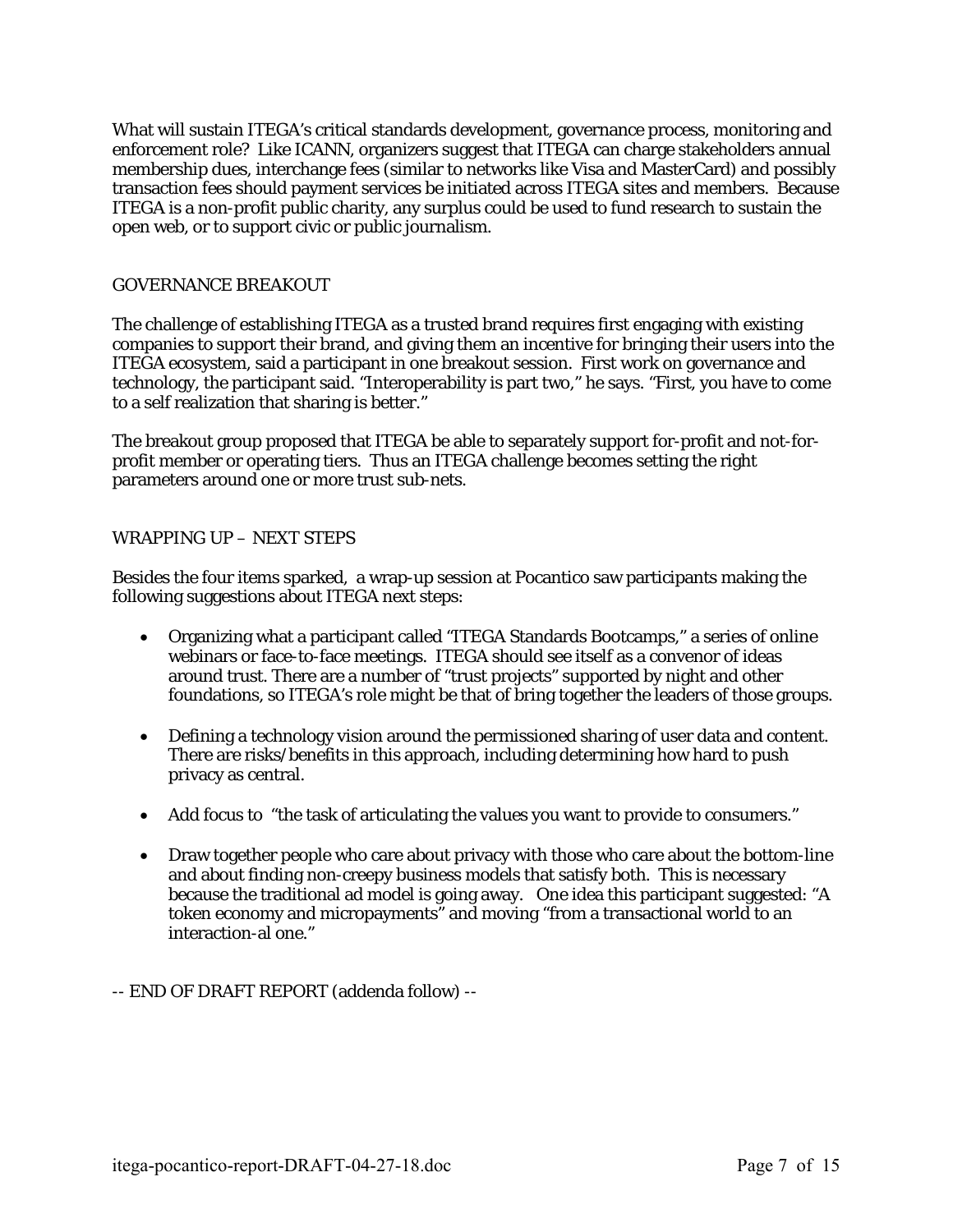

**http://www.itega.org**

## **ADDENDUM #1**

# Framing the meeting

Going into the Pocantico gathering, ITEGA's executive director Bill Densmore, board chair Jo Ellen Green Kaiser and growth-strategy consultant Greg Swanson defined a problem and solution set:

THE INVITATION

Pocantico participants were encouraged to attend with this claim and suggestion:

*What will sustain journalism in the service of democracy?* 

*The hard truth is that no one news company, no matter how large, is going to be able to match the scale at which Facebook, Google and Amazon work. Working together, however, the news ecosystem can build a common marketplace that will present a formidable challenge to the digital giants while bringing in significant revenue for each participant and providing privacy protection their customers. The tool to build that marketplace is ITEGA:* 

- *A neutral forum for Internet stakeholders to implement business rules and shared technology protocols – standards to protect privacy, manage identity, foster trust and facilitate the exchange of value on the web.*
- *Collaborative governance to ensure that ITEGA members publishers, content providers, information-technology vendors and others – are truthful and identified, and can be trusted with* our *identity.*

The posted agenda included these topics:

- Clarifying the problem(s) and most-strategic longterm solutions
- How a "fast pass" for networked news subscriptions can work
- Creating an anonymous user data exchange for advertising and personalization
- The potential role of "blockchain" technologies in managing a "unique identifier"
- Compatibility with the EU's General Data Protection Regulations (GDPR)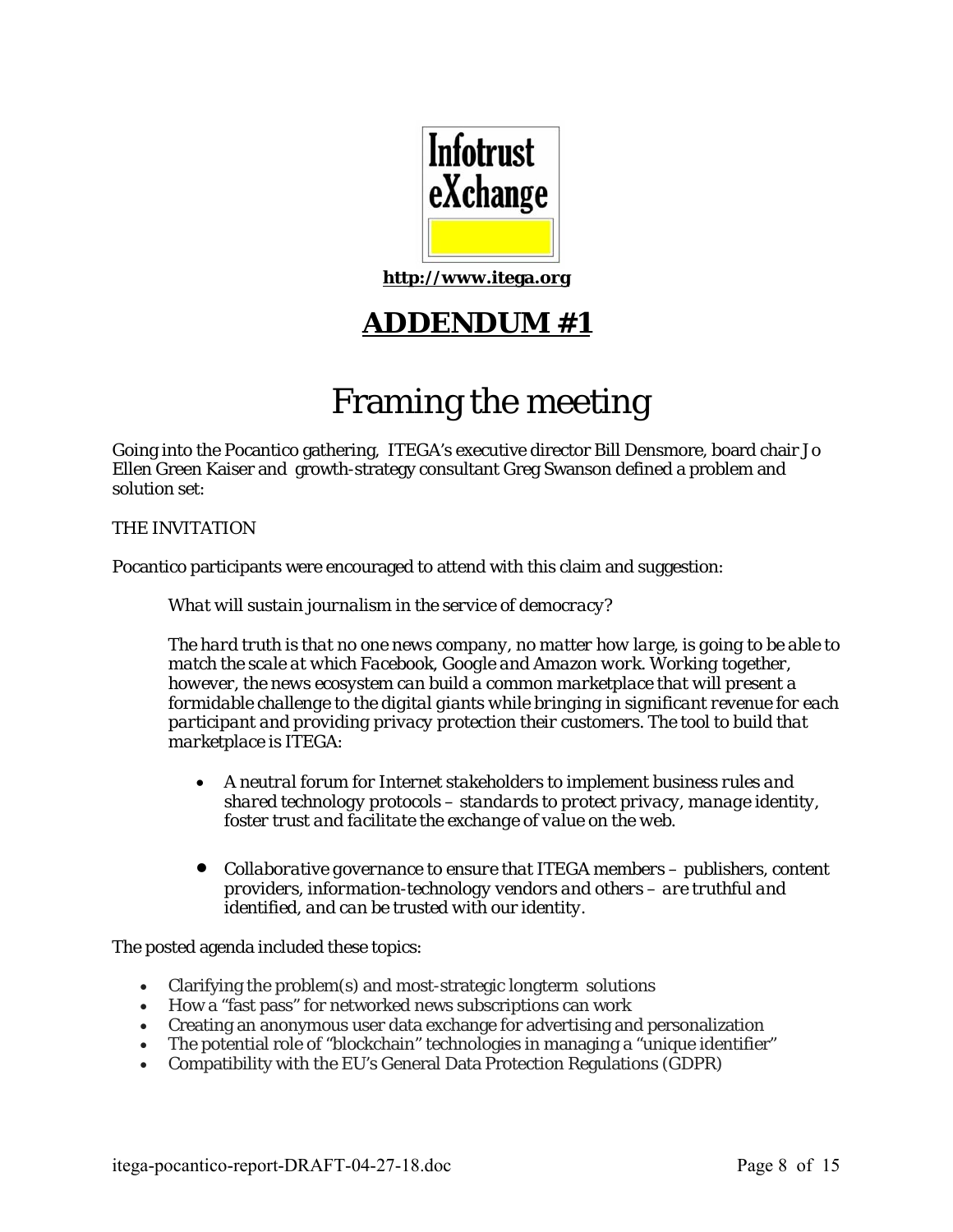Other founding and outreach documents ITEGA has circulated provided this problem-solution –benefits matrix:

#### PROBLEMS

- An epidemic of mistrust in online content and some content providers
- Online publishers can't easily distinguish human users from mechanical "bots"
- The public lacks standards for judging the trustworthiness of websites or sources
- Users have inadequate control over their privacy and identity
- Some elements of the media have diminished ability to earn revenue via advertising
- Identity is de-facto control by Facebook and Google
- Advertising and ad growth is concentrated in those two platforms

#### **SOLUTION**

- Non-government, non-profit, public-benefit governance of user data
- A shared-user network for trust, identity, privacy and information commerce
- An independent consortium of stakeholders
- Allowing for transparent management and sharing of privacy and payment rules
- Business and technical rules and protocols created and enforced by consortium
- Standards permitting individuals to control -- and optionally share -- data about them
- Competition on services, prices, applications among ITEGA business members

#### **BENEFITS**

- Identity and privacy protection distributed among competitive agents
- Choice for the consumers
- Enable news media and other content providers to offer individualized service to those who opt into personal data sharing
- Enable content providers to form and share markets around opted-in users
- Option to support small-payment aggregation services for one account/one bill.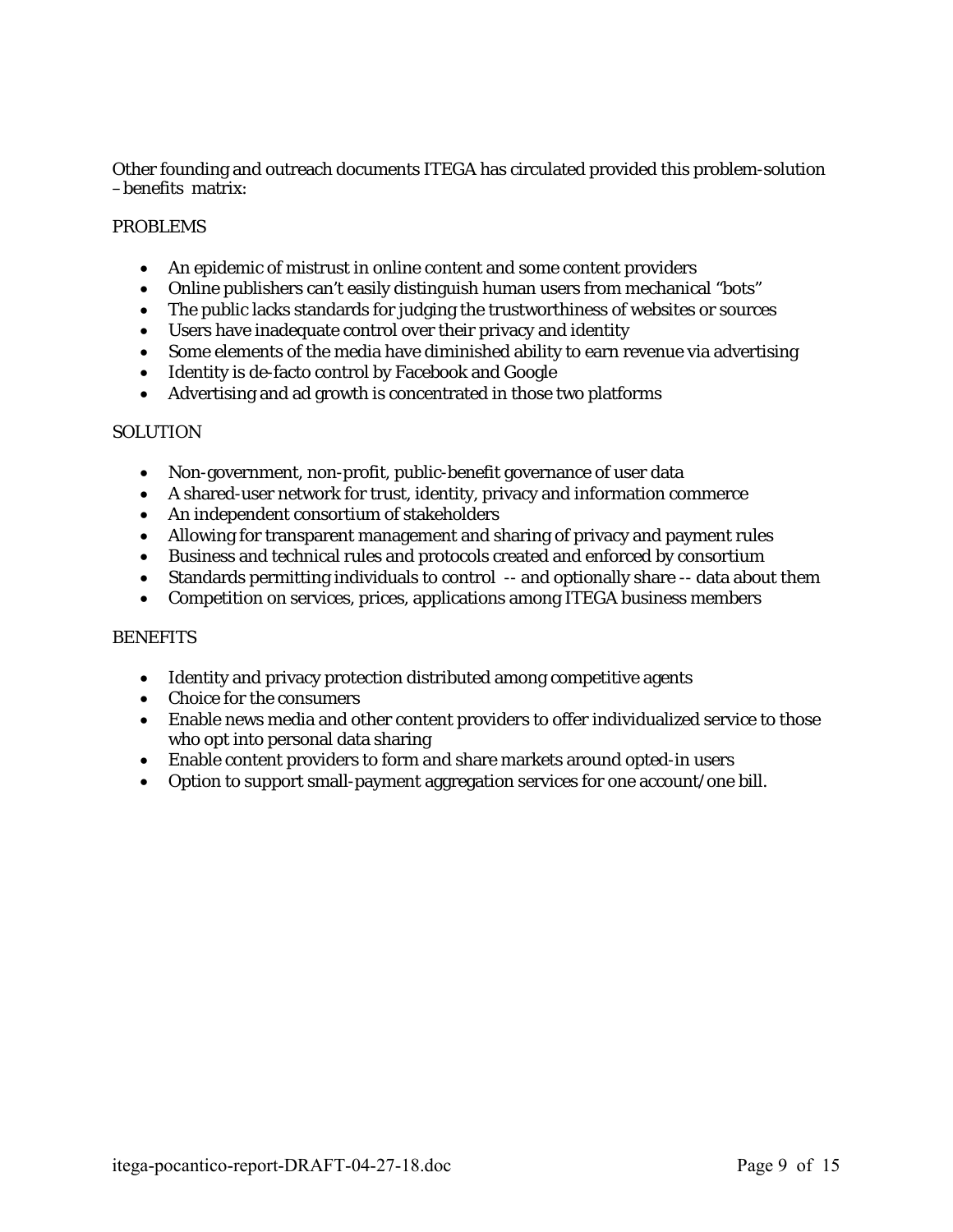

**http://www.itega.org**

## **ADDENDUM #2**

# Reflections on "trust"

*Given the organization's title, the 30 participants returned several times to discuss the context for the word "trust." Here are some observations offered, in paraphrased form:* 

Define what trust means to this community. Stewards don't define trust. It's about confidence in the reliability of the network working together. The trustworthiness of the stewards – the existing agents (such as newspapers) is an issue on the "onboarding" process – getting people to sign up in the first place. It's good to give users a choice of agents. In thinking about trust, are we talking about trust in the news story or trust with my information?

---

Individuals will make their own decisions about the infomediary they wish to trust. Our task is to think about creating trustworthiness at the code and protocol level. For example, the Customer Commons is a place where a user can express enforceable terms of use around their personal information. You can have solutions that start with code.

---

The word trust never came up in GDPR negotiations. The key word was accountability. In Europe the right to enjoy one's life in private is a higher-order concern than worrying about protecting data. "You wouldn't have a contract for trust." A key concern: How do we architect and enforce a trust ecosystem?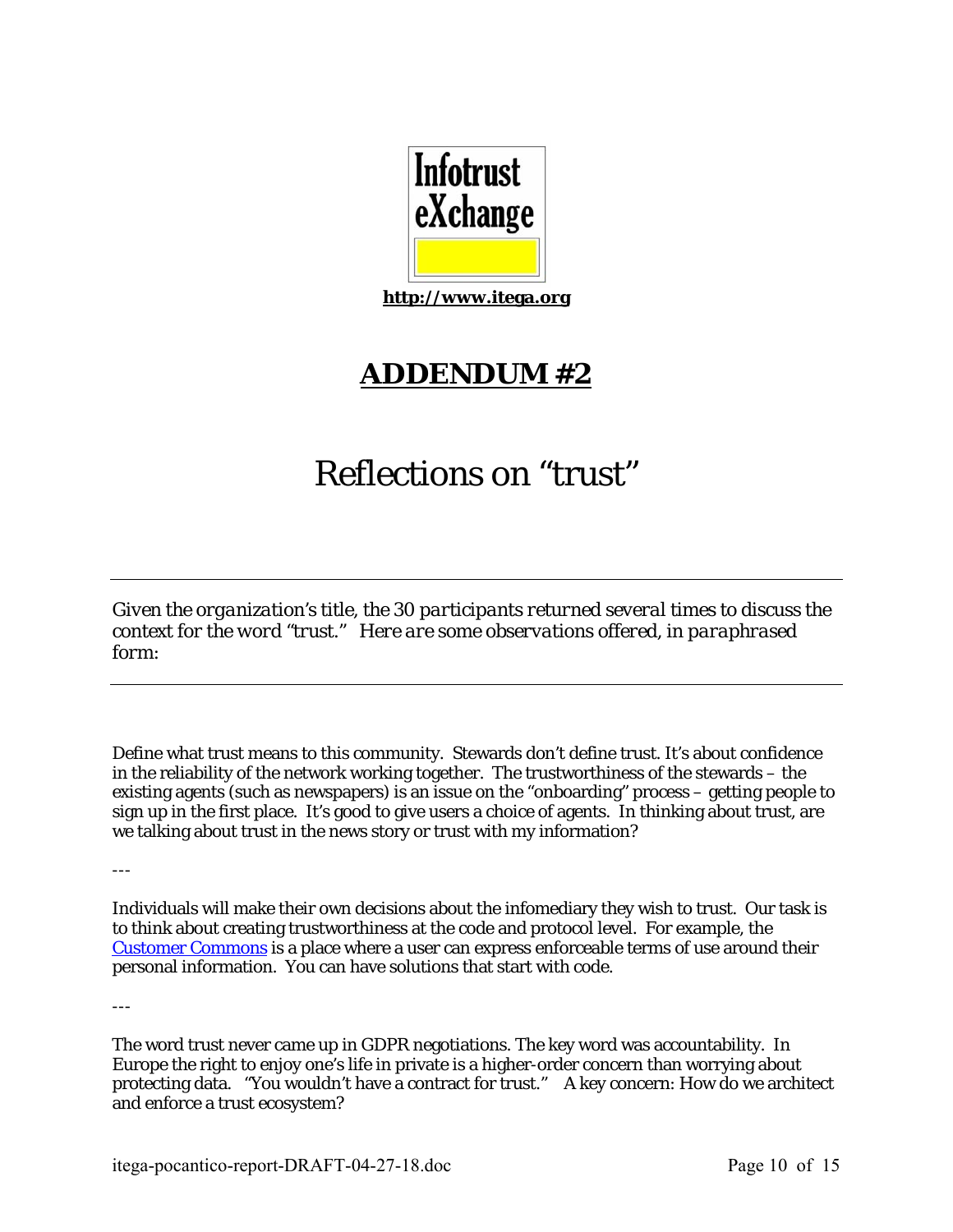---

An ITEGA goal should be to architect the flows of data so that users can trust that they have control over who uses it, how and when. Defining the problem and solutions is a challenge for which there is presently no governing organization to provide the independent assurances that business players cannot. Thus some are looking for a third party to create a trust framework.

---

As an exercise, we should define trust from the point of view of each of the stakeholders.

----

Data and content are both on the table when it comes to thinking about trust.

----

Standing for trust between publishers and readers is too amorphous. Who does this trust brand ITEGA benefit?

----

 Trust networks are always at least two sided. ITEGA is the right name. Credit-card networks benefit both the bank and the consumer – banks can make revolving loans very efficiently, merchants can get paid with confidence and without credit risk, and consumers can make purchases anywhere without having to worry about the safety of carrying around large amounts of cash or writing checks that could bounce.

---

The beauty of the proposed ITEGA marketplace – you have a choice of who to trust. In an ITEGA ecosystem, the publisher can share users with other publishers without having to reveal details that would make the other publisher a competitor; the individual user can access information anywhere without having to repeatedly enter personal information or register; the end user also can express interests and control use of their data; the advertiser can deliver a message tailored to a individual knowing that it is responsive to their present and expressed interests, but without the risk of dealing with personal identifying information.

---

 $\overline{\phantom{a}}$ 

 Transparency goes hand in hand with trust. "To establish and keep trust with those who interact with you they have to understand how you work."

Data trust is a subset of the overall challenge of building trust in journalism. That's what distinguishes us from other users of a trust framework involving data, privacy and security.

---

We are creating standards for behavior on the part of ITEGA members.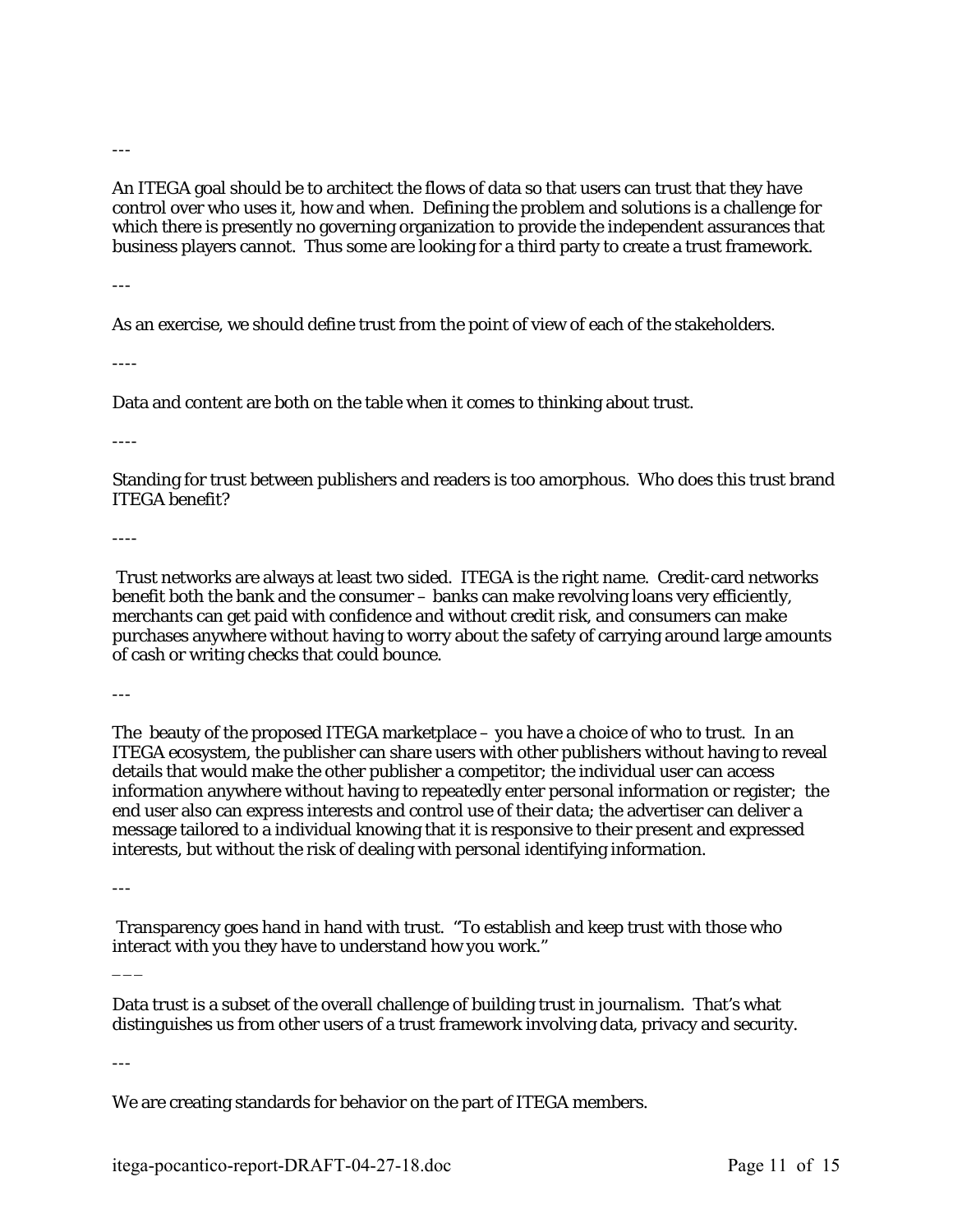---

#### Participant One's comment:

What rights do people have to participate in the system? We consider it a privilege to have the information about the people who read our newspaper and we are here to serve the people of [our city] and do everything we can to maintain their trust because that is one of the key reasons for our existence – to be the information source they trust.

Participant Two's response [during the event and in post-event elaboration]:

What [Participant One] said and the way they said it gained my trust. So find the tech that he needs in order to make that statement and be confident that he can back it up. You are defining your paper as a trustworthy source first and foremost. As a user I don't have know how the technology protects my privacy, I just need to hear that from my publisher. I don't think we should try to protect users from publishers. Do we protect them from banks, from transportation systems, from the government.? It is the reverse of that. The newspaper can say "We are ITEGA compliant by choice and here's why: This is the best technology we know of for protecting your privacy." End of story. You don't have to have a chart about why you are doing, the name of the newspaper brand is enough. Of course it is not that yet, but it could be that.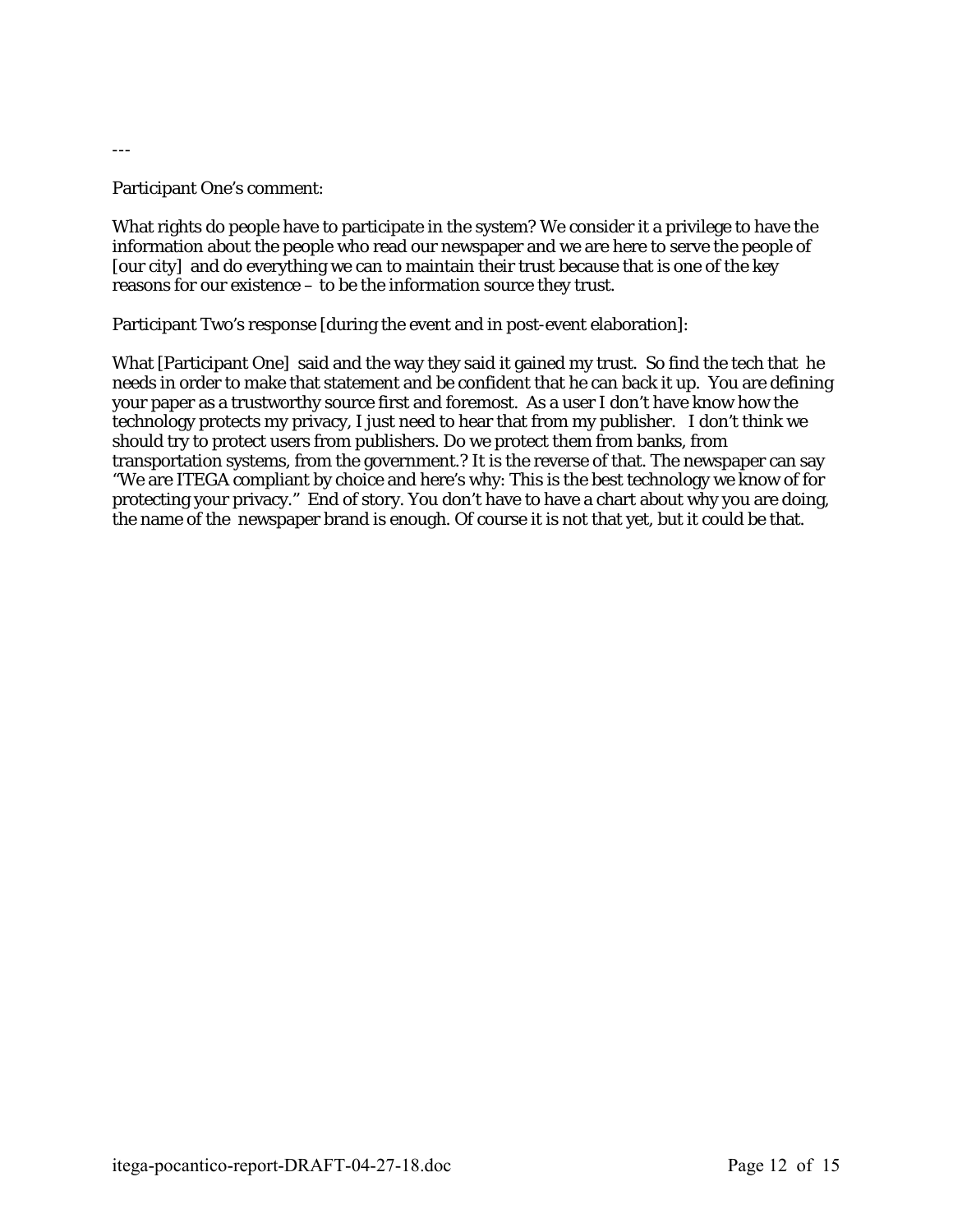

**http://www.itega.org**

## **ADDENDUM #3**

# ITEGA's mission, goals and core values

*Here are excerpts of the mission, goals and core values of the Information Trust Exchange Governing Association as draw from its corporate founding bylaws.* 

### **MISSION**

The mission of the Information Trust Exchange Governing Association (ITEGA) is to pursue the charitable and public purposes of lessening the burdens of government and promoting the global public interest in the operational stability of the Internet, and advancing the values, principles and purposes of journalism supporting democracies and open societies. In particular the ITEGA:

- 1. Researches, develops, tests, adopts and promotes technology, protocols, business standards and rules for governing the exchange of information about Internet users, their activities and purchases;
- 2. Owns, manages, performs, licenses, certifies, assigns or oversees functions related to the coordination and value of user-data exchange;
- 3. Helps members of the public to safely manage their privacy, identity and information payments on the Internet;
- 4. Helps to teach, research, promote and sustain the values, principles and purposes of independent, fact-based journalism particularly in the service of democracies and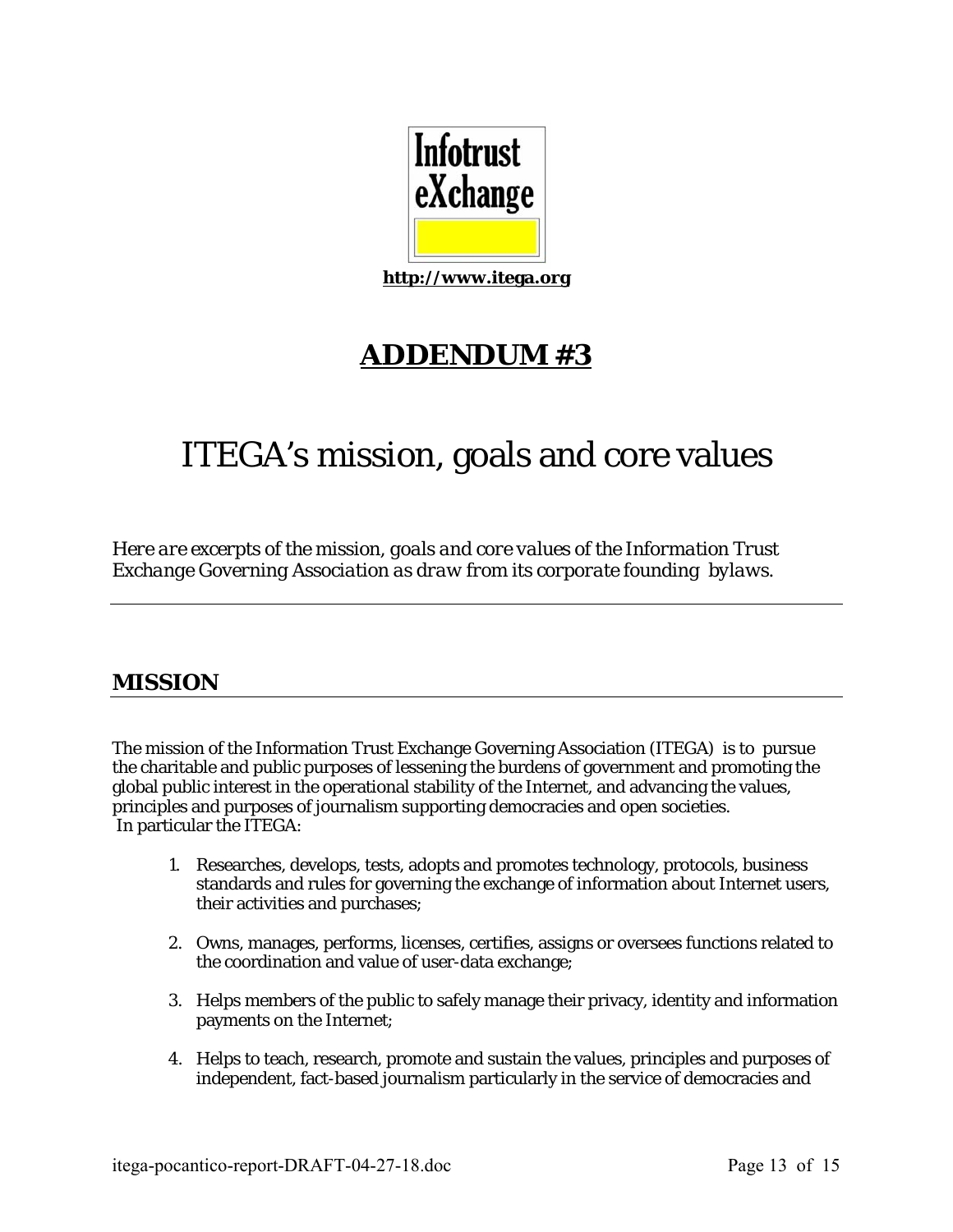open societies;

- 5. Facilitates open and public access to digital information; and,
- 6. Engages in other related lawful activity in furtherance of items 1-5, above.

### **GOALS**

ITEGA aims to preserve and strengthen the open web and open sharing of information and value. It creates the opportunity for users to manage their privacy and identity in an environment controlled not by government or by private investors, but by a public-benefit consortium that enables competition and choice. It's goals:

- Helping users regain control of their privacy and identity
- Enable more effective and welcomed advertising and content services through interestbased customization.
- Enabling subscription and donor networks and per-item accounting and sale of valuable information to the right person at the right time.

A reference implementation would allow a plurality of information-service providers to exchange users, content and services in an "everybody wins" scenario where the core architecture and service is governed by ITEGA or other non-stock collaborative. A consumer's most-trusted "information agent" – an entity or technology (such as a digital wallet) or both – will work with the user to store and manage identity, demographic and personalization information, which the consumer can allow to be shared across sanctioned networks on a eventby-event, purpose-by-purpose basis.

### **CORE VALUES**

In performing its mission, the following core values guide the decisions and actions of ITEGA:

- 1. Preserving and enhancing the operational stability, reliability, security, and global interoperability of the Internet.
- 2. Respecting the creativity, innovation, and flow of information made possible by the Internet by limiting ITEGA 's activities to those matters within ITEGA's mission requiring or significantly benefiting from global coordination.
- 3. To the extent feasible and appropriate, delegating coordination functions to or recognizing the policy role of other responsible entities that reflect the interests of affected parties.